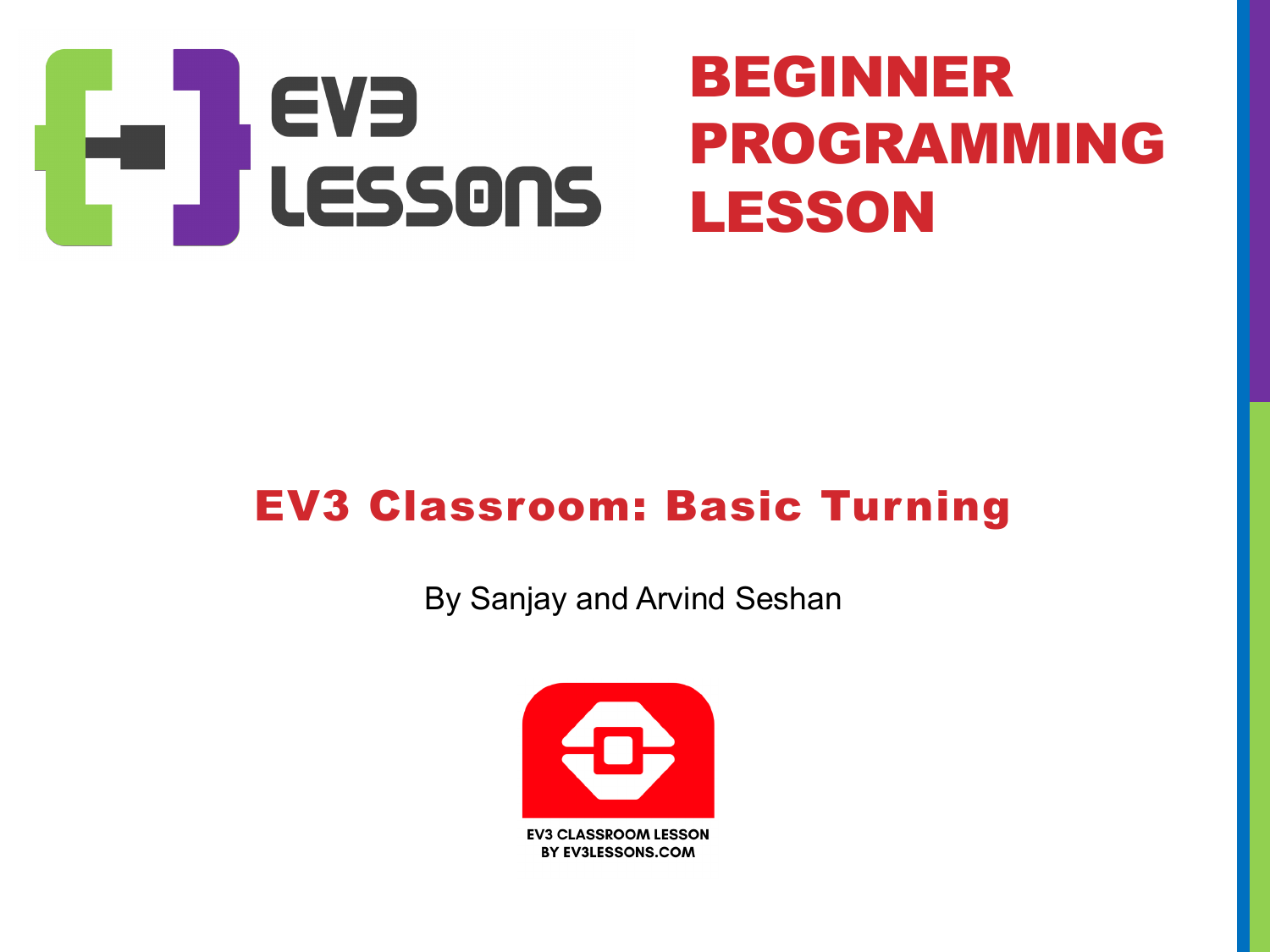### LESSON OBJECTIVES

- **1. Learn to turn the robot a desired number of degrees**
- **2. Learn the differences between Spin and Pivot Turns**
- **3. Learn how to program two different type of turns**
- **4. Learn to write pseudocode**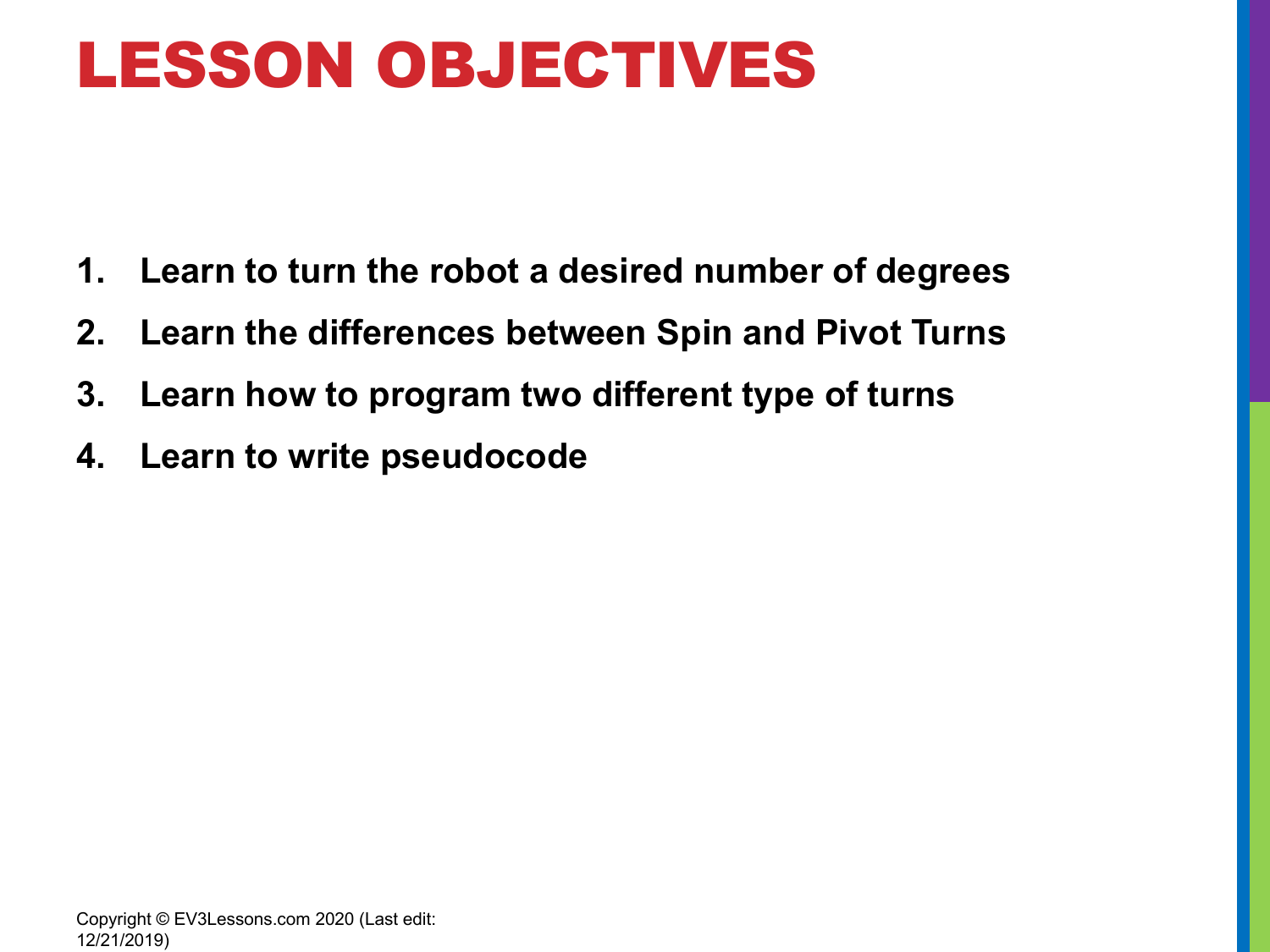## PIVOT VS. SPIN TURNS

#### **180 Degree Pivot Turn**



Notice where the robot ends in both pictures after a 180 degree turn.

In the Spin Turn, the robot moves a lot less and that makes Spin Turns are great for tight positions. Spin turns tend to be a bit faster but also a little less accurate.

So when you need to make turns, you should decide which turn is best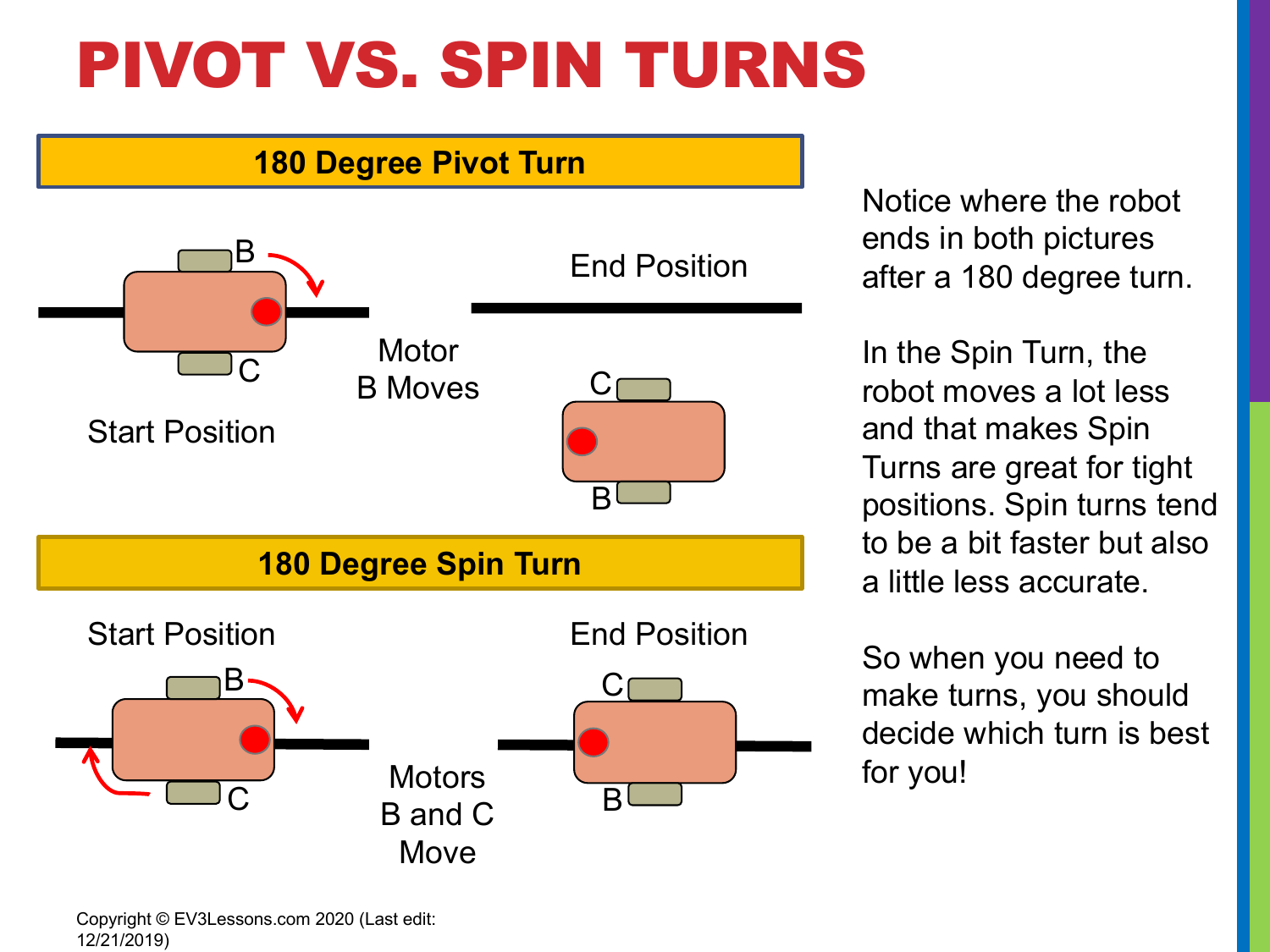# HOW TO MAKE PIVOT AND SPIN TURNS



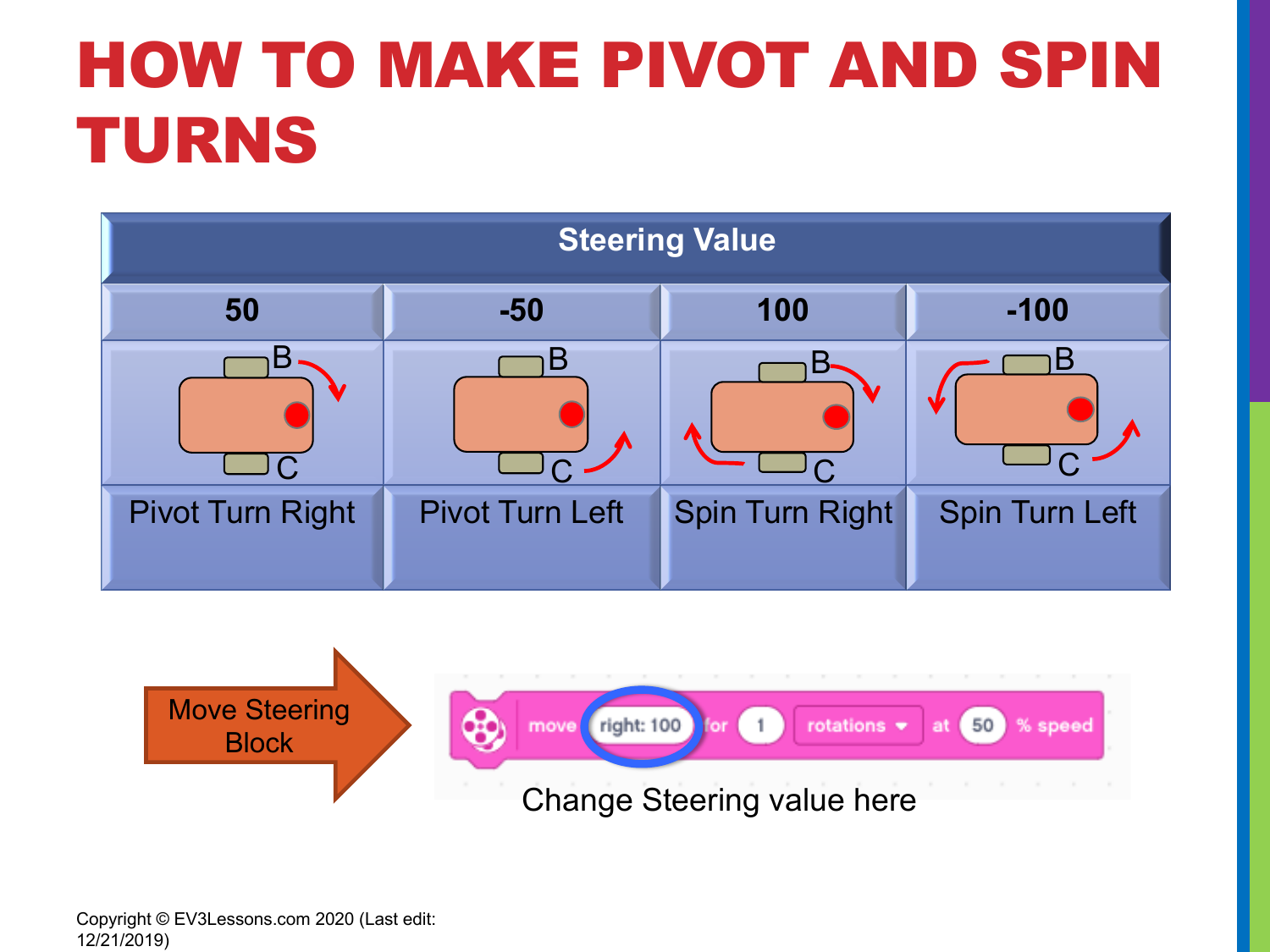### MOVE STEERING

• **Found in the movement tab in the palette**

- **The first input (by default straight) determines the steering value. It ranges -100 to 100.**
- **The second input determines the distance to travel and its unit (rotations, degrees, or seconds). We will be using degrees.**
- **The 3rd input determines the speed of the robot (range of -100 to 100).**
- Tip: use the Control block Stop ( **Rep And out program -** ) to end the **program at the end of your project**





|  |  |  | move right: 100 for 1 | rotations $\bullet$ at 50<br>% speed |  |
|--|--|--|-----------------------|--------------------------------------|--|
|  |  |  |                       |                                      |  |
|  |  |  |                       | rotations.                           |  |
|  |  |  |                       | degrees                              |  |
|  |  |  |                       | seconds                              |  |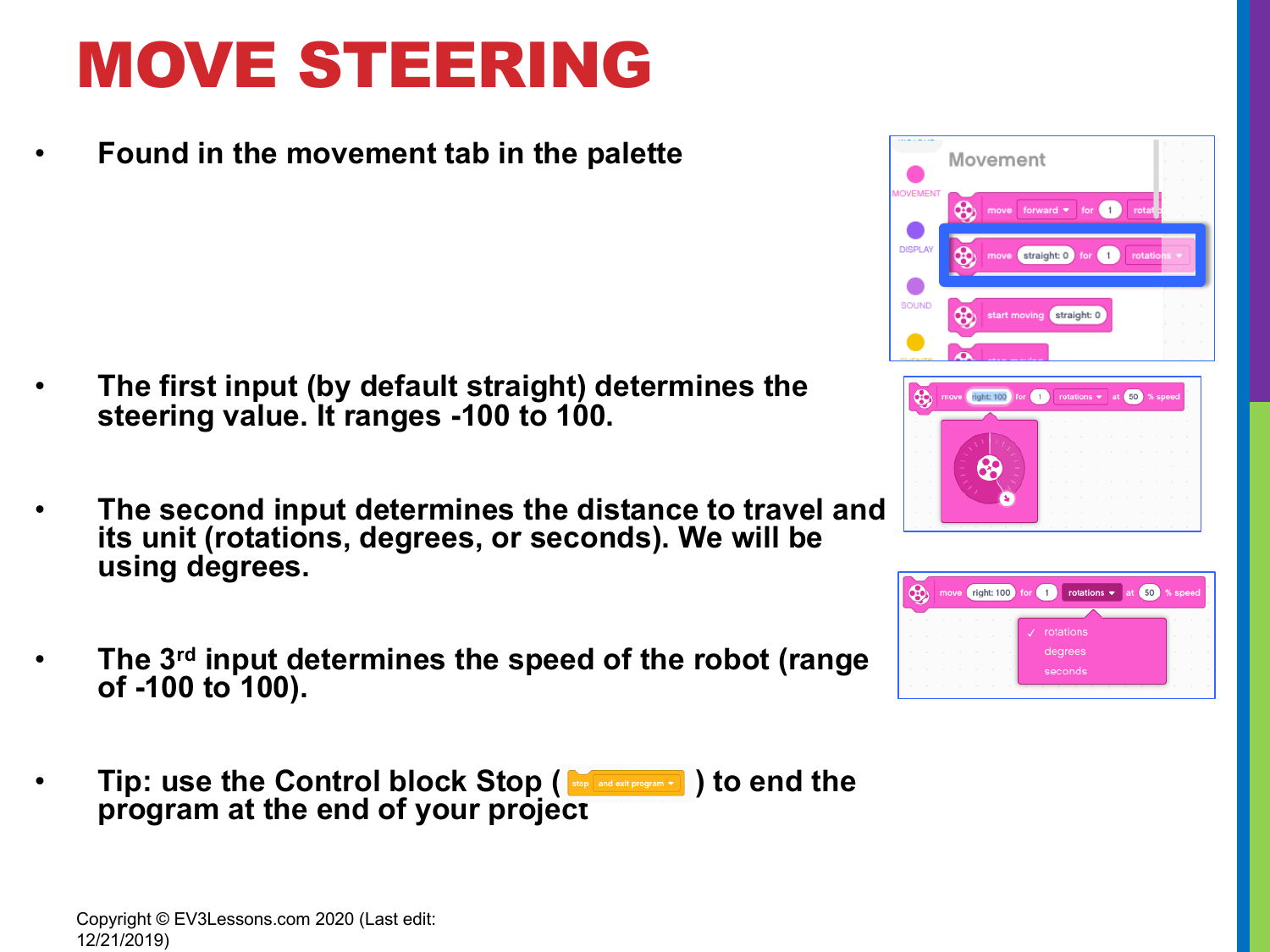# MAKING A PIVOT TURN FOR 90 DEGREES





Program your robot to turn 90 degrees Does the robot actually turn 90 degrees if you just pick 90 degrees for distance?

> Ans. NO! Solution on next page

Copyright © EV3Lessons.com 2020 (Last edit: 12/21/2019)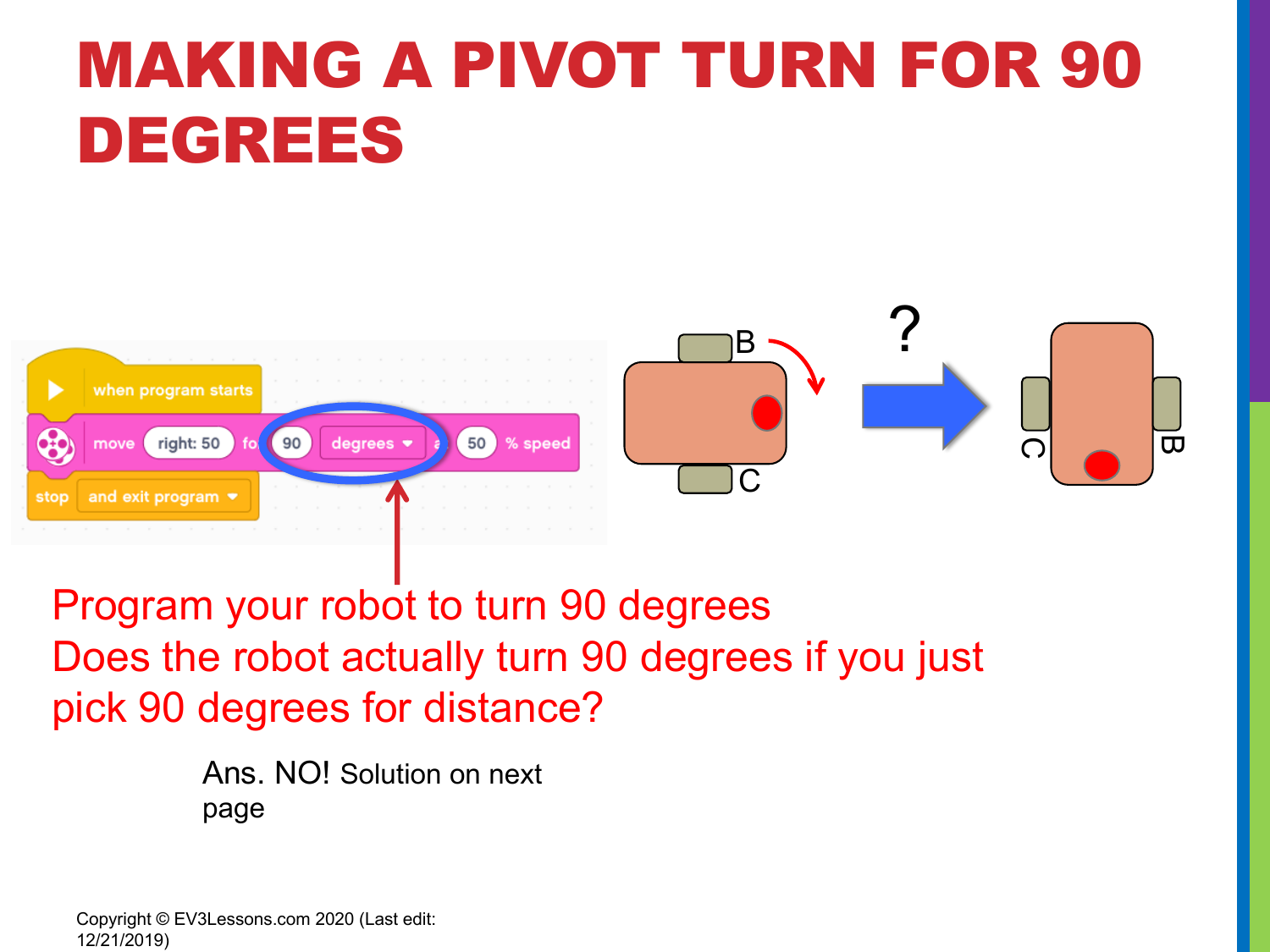# HOW DO YOU MAKE THE ROBOT TURN 90 DEGREES?

**Ans. Try using the port view to measure the turn and then input the correct number of degrees. For the EV3 Educator robot, it is 360 degrees.**





Copyright © EV3Lessons.com 2020 (Last edit: 12/21/2019)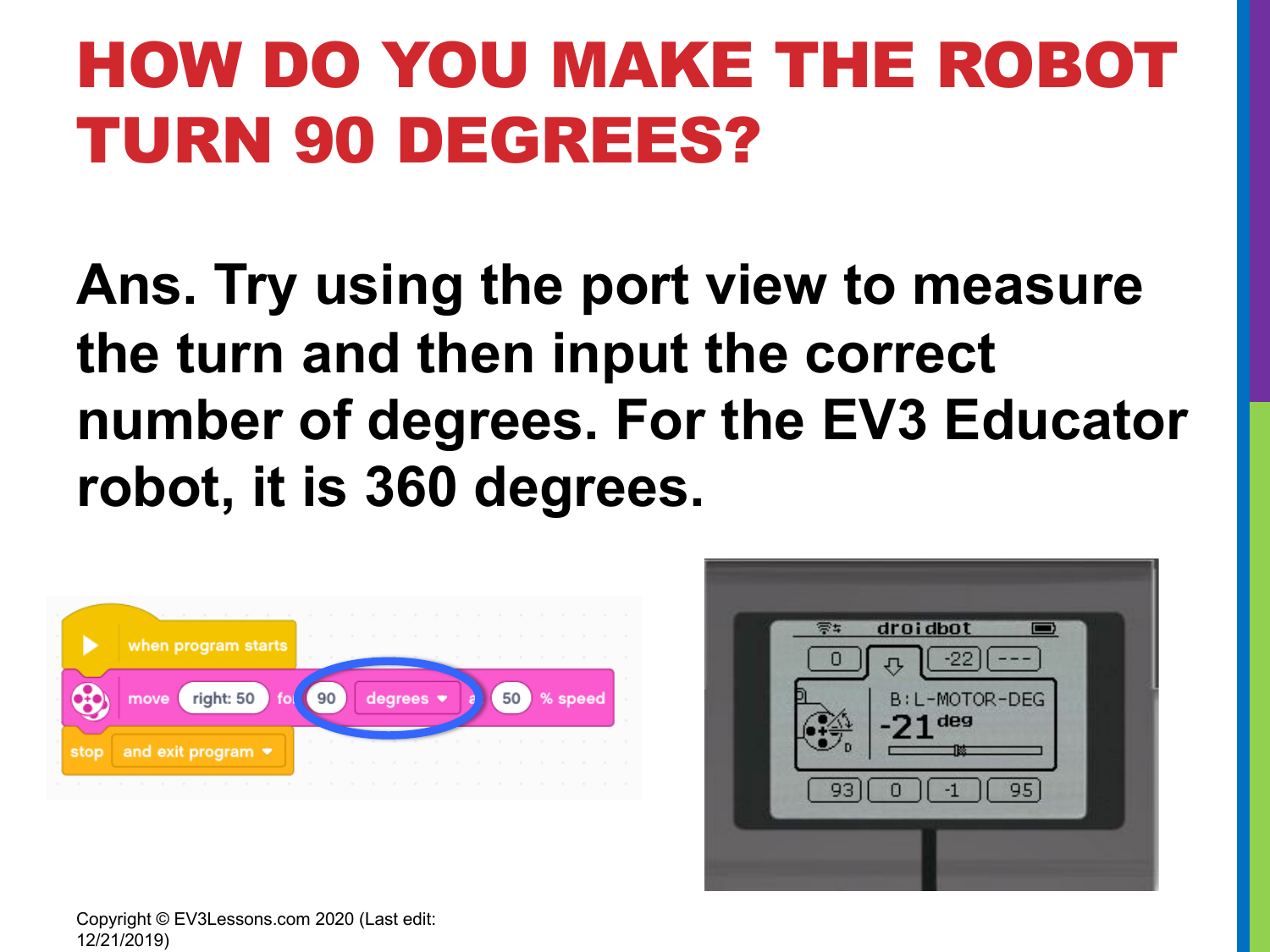### TEACHER INSTRUCTIONS

- **Split up class into groups as needed**
- **Give each team a copy of the Turning Challenge Worksheet**
- **Challenge Details are on Slide 9**
- **Discussion Page Slide 10**
- **Challenge Solution on Slide 11**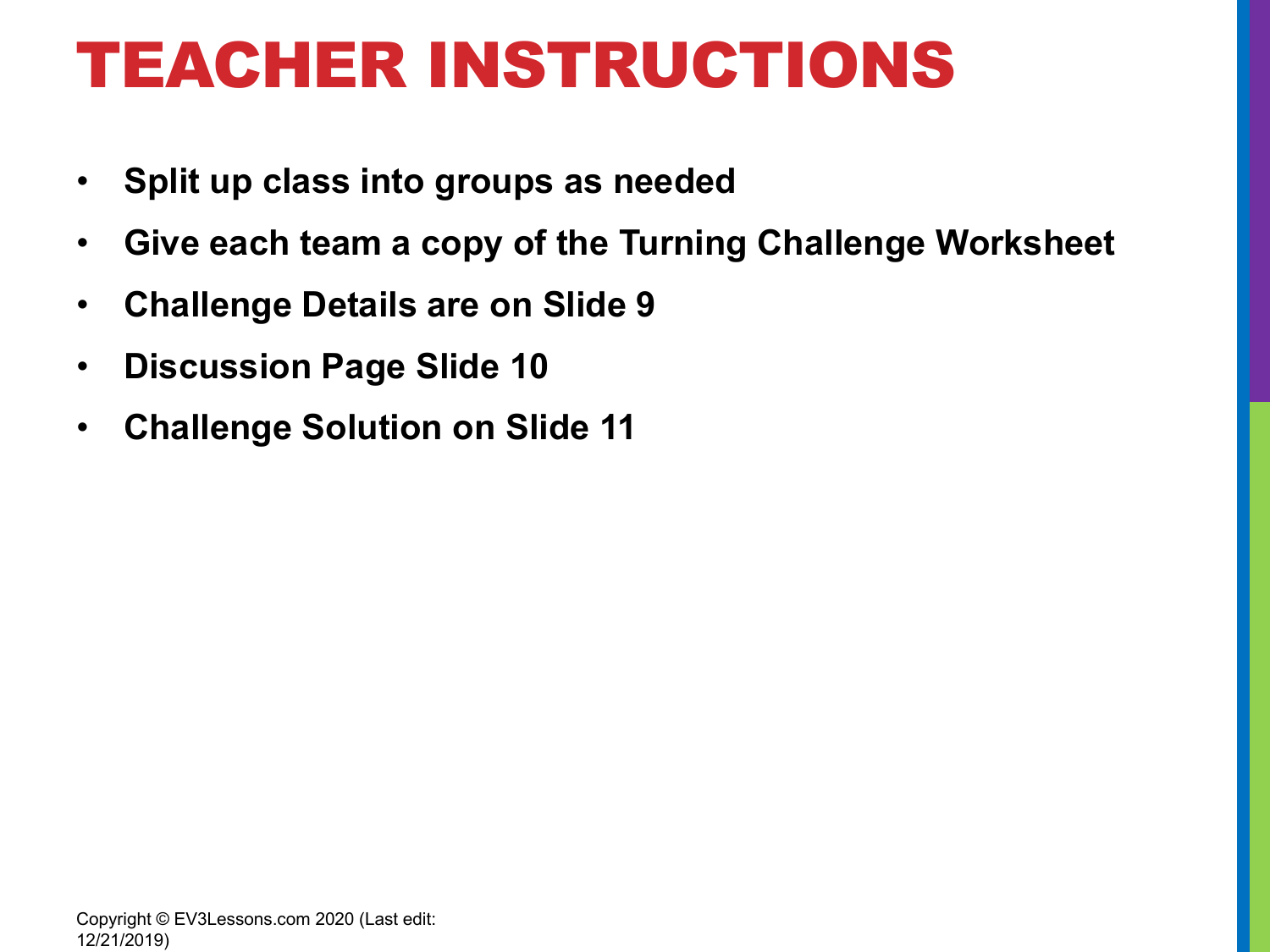### TURNING CHALLENGES

#### **Challenge 1**

- Your robot is a baseball player who has to run to all the bases and go back to home plate.
- Can you program your robot to move forward and then turn left?
- Use a square box or tape



Copyright © EV3Lessons.com 2020 (Last edit: 12/21/2019)

#### **Challenge 2**

- Your robot baseball player must run to second base, turn around and come back to first.
- Go straight. Turn 180 degrees and return to the same spot.

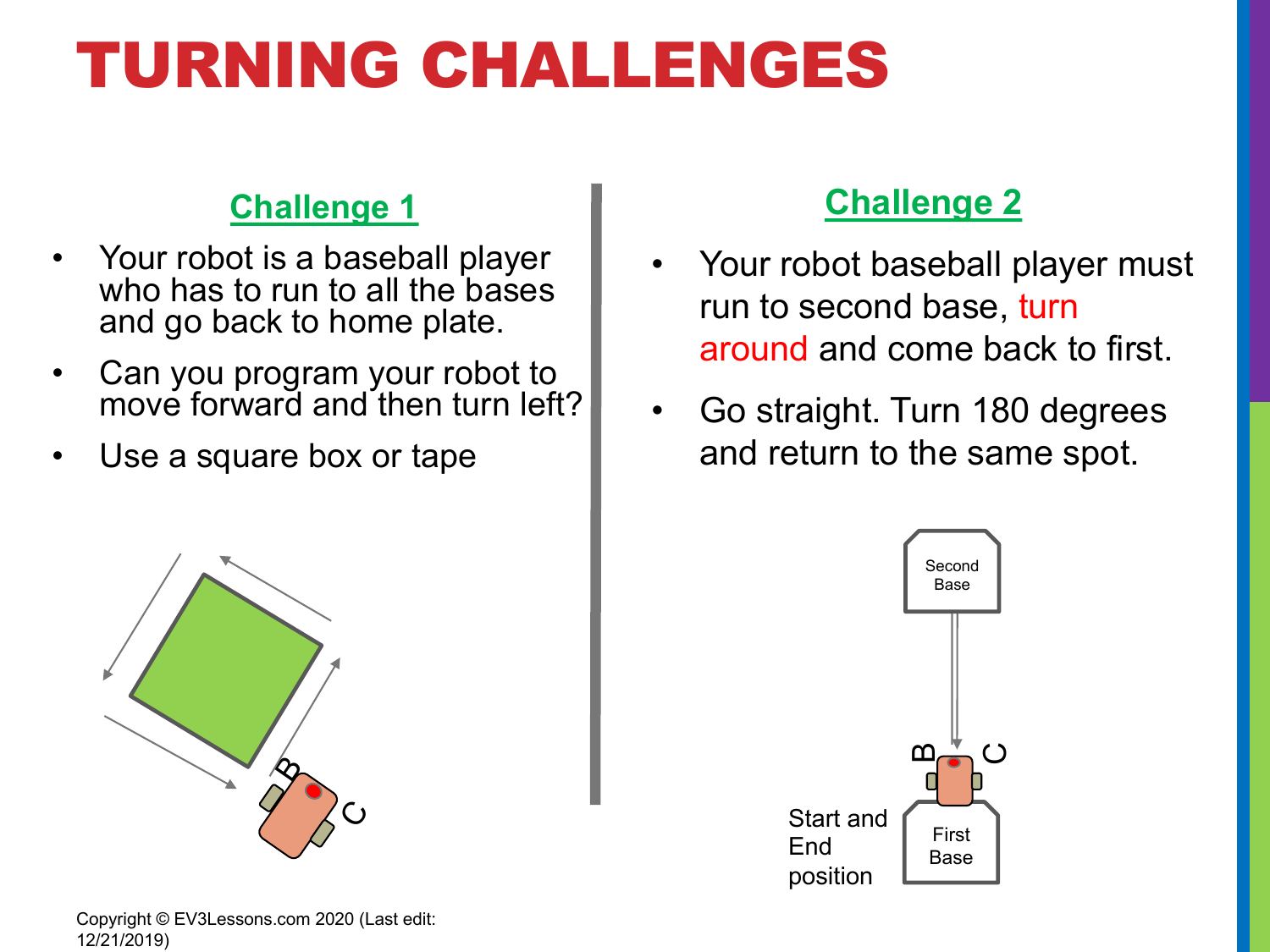### CLASS DISCUSSION GUIDE

#### **Did you try PIVOT and SPIN turns? What did you discover?**

Pivot turns were fine for Challenge 1, but for Challenge 2, if we used Pivot turns, we were farther away from the base.

#### **What situations would one work better than the other?**

Spin turns are better for tight turns (places where there is not enough space) and you stay closer to your original position.

#### **What is PSEUDOCODE? Why do you think programmers find it useful? (pseudocode is from the worksheet)**

Pseudocode allows programmers to write out their code in plain English before you code in a programming language. It lets you plan and think before you sit down to code. It lets you share your ideas with others you are working with in a common language.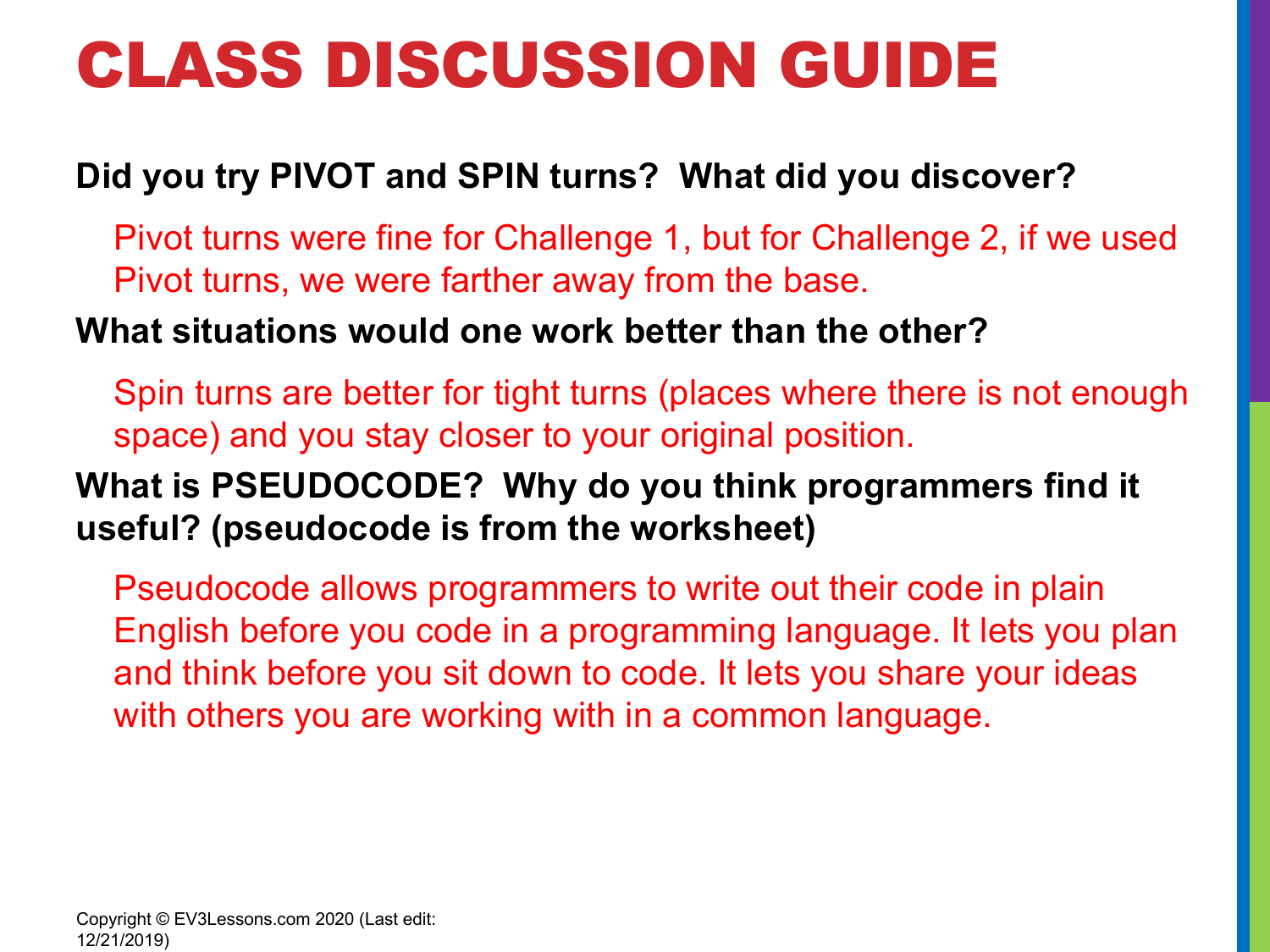### CHALLENGE SOLUTIONS

#### **Challenge 1**

You probably used a combination of move steering to go straight and do **pivot turns** to go around the box.



#### Copyright © EV3Lessons.com 2020 (Last edit: 12/21/2019)

#### **Challenge 2**

You probably used a **spin turn**  because it is better for tighter turns and gets you closer to the starting point!